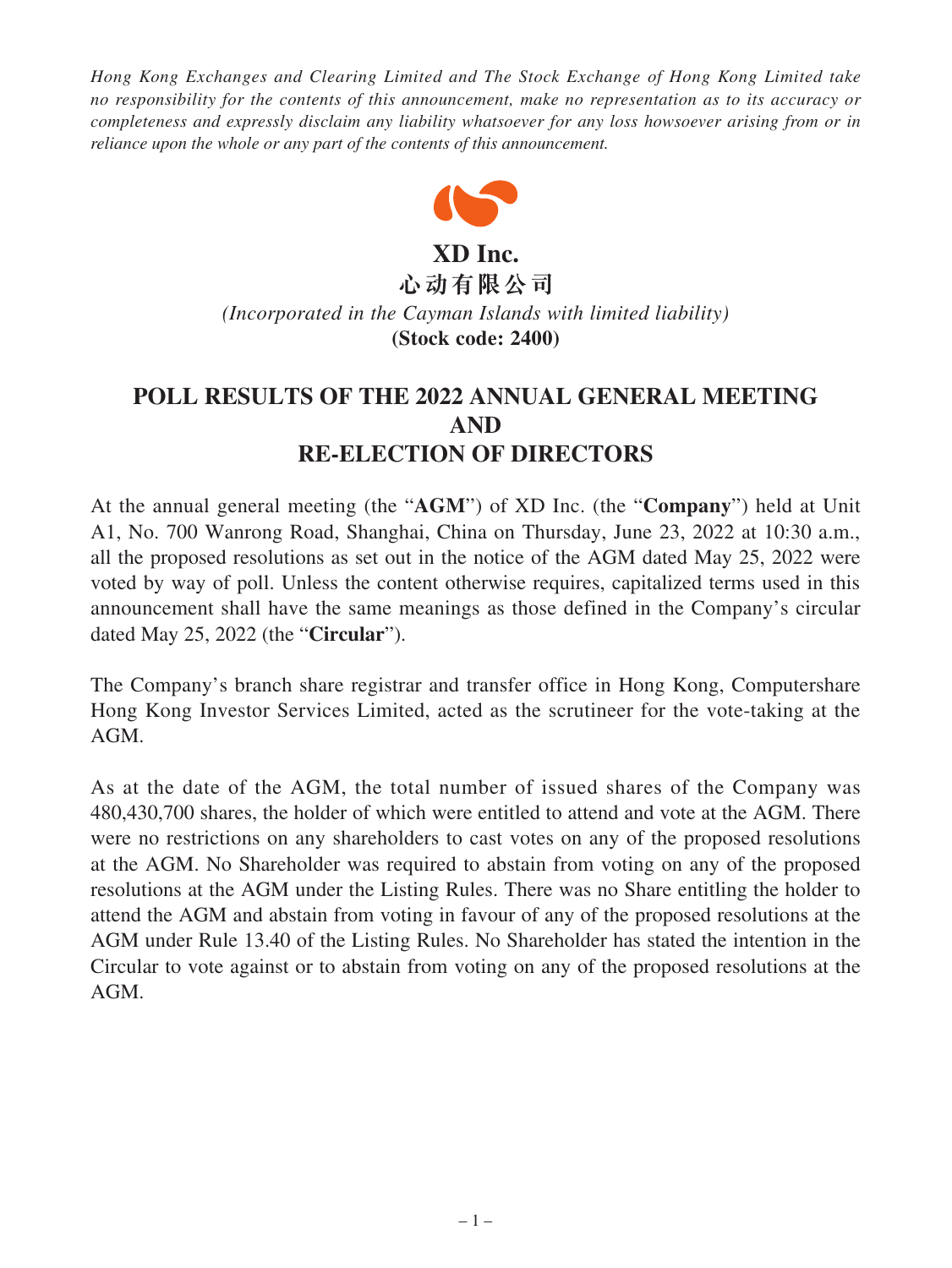The poll results in respect of all the resolutions proposed at the AGM are as follows:

| <b>Ordinary Resolutions</b> |                                                                                                                                                                                                                                                                                    | Number of Votes $(\% )$      |                              |
|-----------------------------|------------------------------------------------------------------------------------------------------------------------------------------------------------------------------------------------------------------------------------------------------------------------------------|------------------------------|------------------------------|
|                             |                                                                                                                                                                                                                                                                                    | For                          | <b>Against</b>               |
| 1.                          | To receive and consider the audited consolidated<br>financial statements of the Company and its<br>subsidiaries, the reports of the directors and auditor<br>of the Company for the year ended December 31,<br>2021.                                                               | 253,578,434<br>$(100.00\%)$  | $\Omega$<br>$(0.00\%)$       |
| 2.                          | To re-elect Mr. Dai Yunjie as an executive<br>$\mathbf{i}$<br>Director.                                                                                                                                                                                                            | 242,901,191<br>(95.79%)      | 10,677,243<br>$(4.21\%)$     |
|                             | To re-elect Mr. Pei Dapeng as an independent<br>ii)<br>non-executive Director.                                                                                                                                                                                                     | 242,718,916<br>(95.72%)      | 10,859,518<br>$(4.28\%)$     |
|                             | iii)<br>To re-elect Mr. Xin Quandong as an<br>independent non-executive Director.                                                                                                                                                                                                  | 242,941,966<br>$(95.81\%)$   | 10,636,468<br>$(4.19\%)$     |
|                             | To authorize the Board to fix the remuneration<br>iv)<br>of the Directors.                                                                                                                                                                                                         | 253,578,434<br>$(100.00\%)$  | $\theta$<br>$(0.00\%)$       |
| 3.                          | To re-appoint PricewaterhouseCoopers as auditor<br>of the Company and to authorize the Board to fix its<br>remuneration.                                                                                                                                                           | 253,512,834<br>(99.97%)      | 65,600<br>$(0.03\%)$         |
| 4.                          | To grant a general mandate to the Directors to<br>allot, issue and deal with additional shares of the<br>Company not exceeding 20% of the total number<br>of issued shares of the Company (details of this<br>resolution were set out in the notice of AGM dated<br>May 25, 2022). | 239,249,526<br>$(94.35\%)$   | 14,328,908<br>$(5.65\%)$     |
| 5.                          | To grant a general mandate to the Directors to buy<br>back shares of the Company not exceeding 10% of<br>the total number of issued shares of the Company<br>(details of this resolution were set out in the notice<br>of AGM dated May 25, 2022).                                 | 253,578,434<br>$(100.00\%)$  | $\overline{0}$<br>$(0.00\%)$ |
| 6.                          | To extend the general mandate granted to the<br>Directors to issue new shares by adding the number<br>of shares purchased by the Company (details of this<br>resolution were set out in the notice of AGM dated<br>May 25, 2022).                                                  | 239, 272, 326<br>$(94.36\%)$ | 14,306,108<br>$(5.64\%)$     |

As more than 50% of the votes were cast in favour of each of the above resolutions, all the proposed resolutions were duly passed as ordinary resolutions of the Company.

All Directors attended the AGM.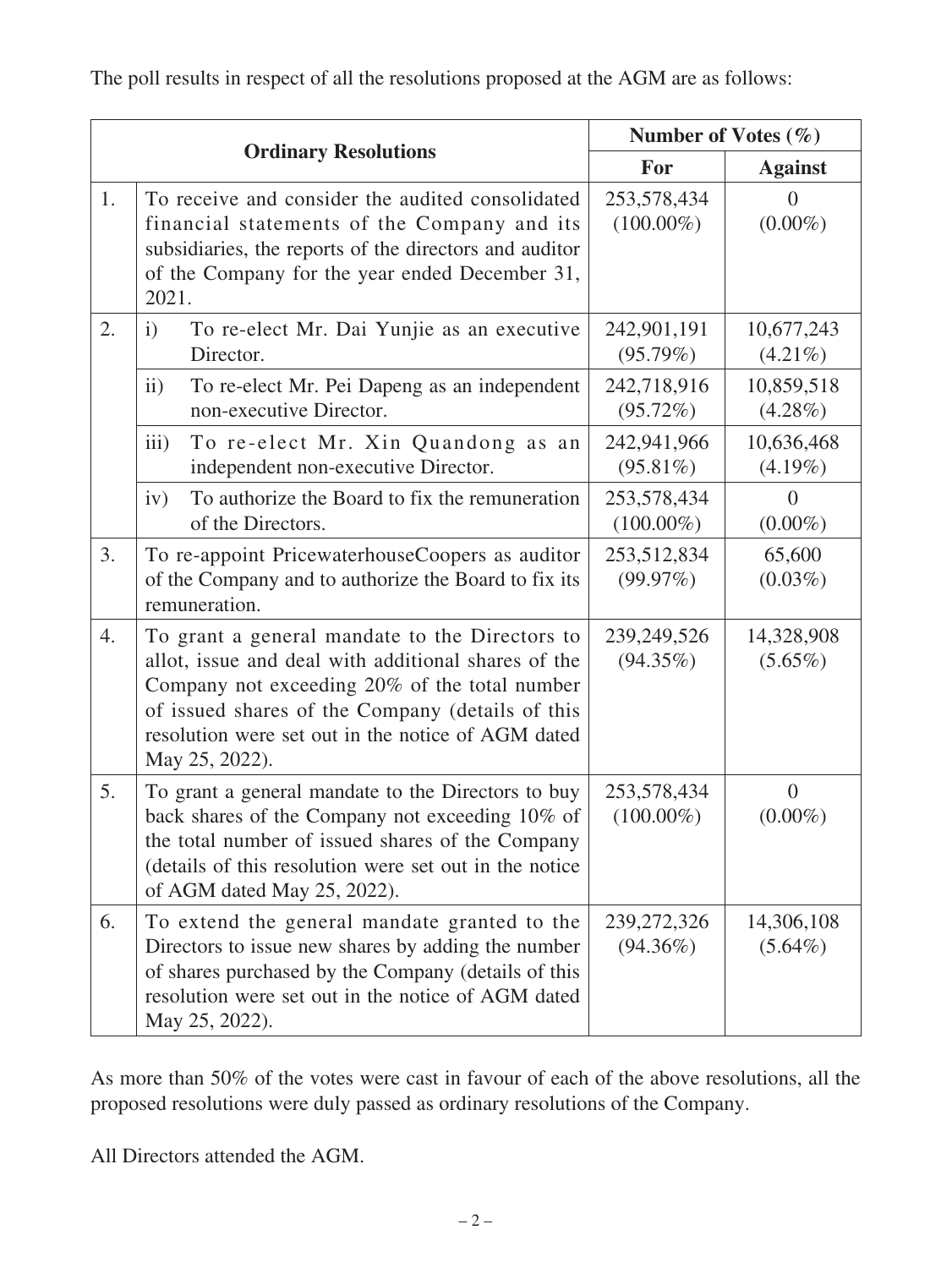# **RE-ELECTION OF DIRECTORS**

The following are the particulars of the Directors (as required by the Listing Rules) re-elected at the AGM:

### **1. Mr. Dai Yunjie**

**Mr. Dai Yunjie (戴雲傑)**, aged 39, is an executive Director and the President of our Company. Mr. Dai has over 15 years of experience in games, telecommunications, technology and internet industries and is primarily responsible for daily operations, overseas business development and human resources of our Group. Mr. Dai has been the president of X.D. Network since July 2011. Mr. Dai currently also holds directorships in various of our subsidiaries, Consolidated Affiliated Entities and Relevant Entities. Mr. Dai has been an executive director of Shanghai Qingwu Network Technology Co., Ltd. (上海輕舞網絡科技有限公司) since August 2014, and an executive director of Shanghai Yinzhi Network Technology Co., Ltd. (上海 隱志網絡科技有限公司) since November 2003. In addition, Mr. Dai was the chief operating officer of Shanghai Shaosi Network Technology Co., Ltd. (上海少思網絡科 技有限公司) from May 2007 to June 2011, and the chief operating officer of Shanghai Weixi Network Technology Co., Ltd. (上海維西網絡科技有限公司) from June 2005 to April 2007. Mr. Dai graduated from Shanghai University in China majoring in mechanical engineering and automation in June 2006.

Save as disclosed above, as at the date of this announcement, Mr. Dai did not assume other offices in any member of the Group. Mr. Dai does not have any relationship with any other Directors, senior management, substantial shareholders or controlling shareholders of the Company and has not held any other directorships in other listed public companies in the last three years. As at the date of this announcement, Mr. Dai was entitled to (i) 224,368 Shares underlying the share options granted pursuant to the share option plan adopted by the Company on June 25, 2021 ("**Share Option Plan**"), (ii) had a beneficial interest in 565,800 Shares and (iii) interested in 66,745,000 Shares as a beneficiary of the Danger and Sons Trust, within the meaning of Part XV of the Securities and Futures Ordinance.

Mr. Dai has entered into a service contract with the Company on November 29, 2019. The initial term for the service contract commenced from November 29, 2019 and shall continue for three years. Either party has the right to give not less than three months' written notice to terminate the contract. The term is also subject to termination provisions therein and provisions on retirement by rotation of Directors as set out in the Articles. The director's remuneration and discretionary bonus will be adjusted from time to time with reference to the recommendation by the Remuneration and Appraisal Committee. The Remuneration and Appraisal Committee will take into consideration the Group's operating results and the individual performance. For the year ended December 31, 2021, Mr. Dai received total emoluments of RMB6,158,000.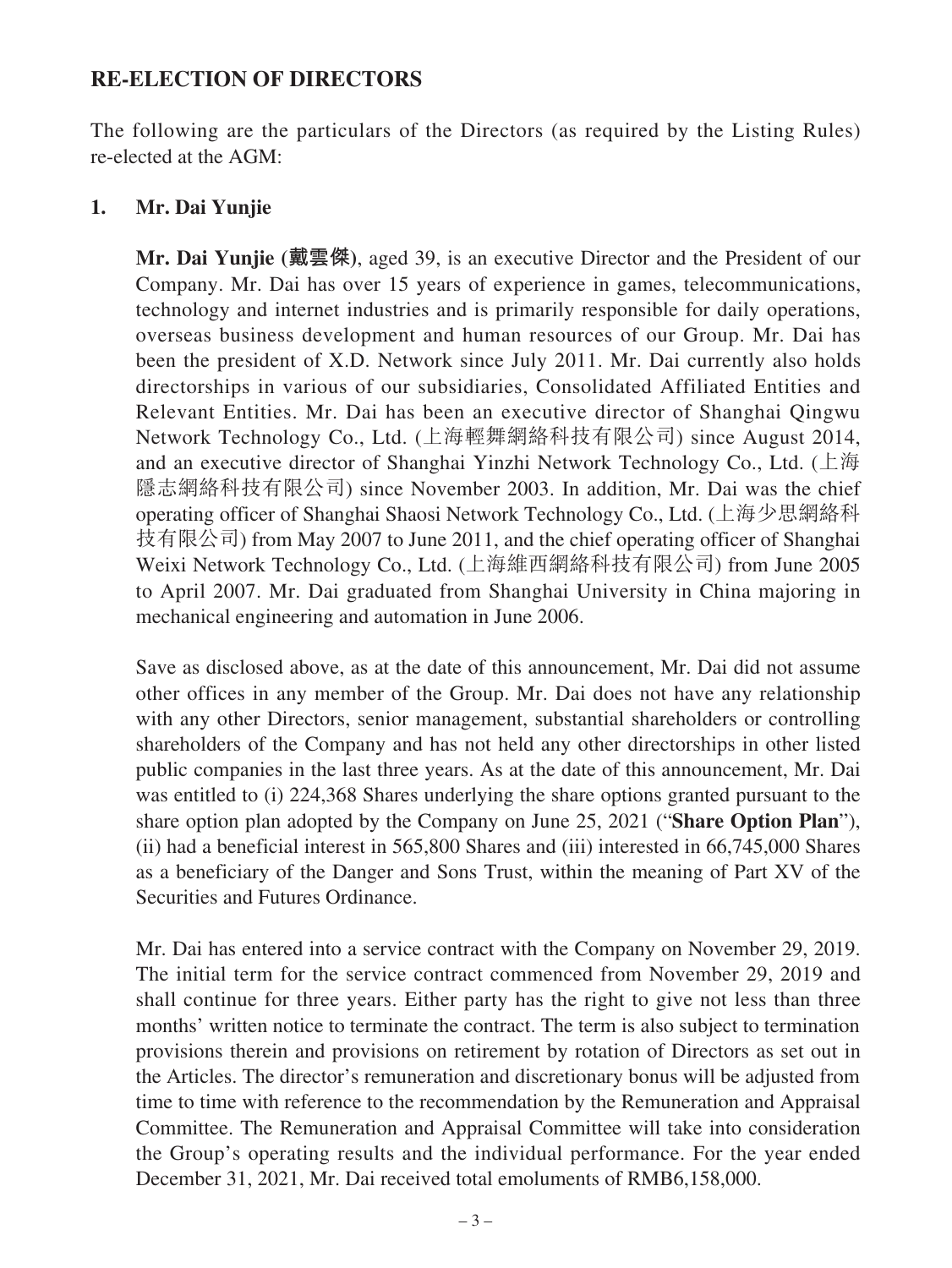# **2. Mr. Pei Dapeng**

**Mr. Pei Dapeng (裴大鵬)**, aged 44, is our independent non-executive Director. Mr. Pei has also been an independent director of X.D. Network since October 2017. Mr. Pei has extensive industry experience in E-commerce and network technology. In addition to his positions in our Group, Mr. Pei has been the chairman of the board of directors and chief executive officer in Shopex Software Co., Ltd. (商派軟件有限公 司) since March 2019. Mr. Pei also served as the general manager in Shopex Software Co., Ltd. (商派軟件有限公司) from June 2017 to February 2019. Mr. Pei served as the general manager in Youliang (Shanghai) Information Technology Co., Ltd. (有 量(上海)信息技術有限公司) from April 2015 to May 2017. Mr. Pei served as the general manager in Shanghai Youliang Marketing Co., Ltd. (上海有量市場營銷 策劃有限公司) from November 2014 to March 2015. Mr. Pei served as the general manager in Ku Mei (Shanghai) Information Technology Co., Ltd. (酷美(上海)信 息技術有限公司) from January 2009 to October 2014. Mr. Pei served as the general manager of Shanghai Shopex Network Technology Co., Ltd. (上海商派網絡科技有限 公司) from November 2006 to December 2008. Mr. Pei obtained his bachelor's degree in Informatics from East China Normal University in China in July 2000.

Save as disclosed above, as at the date of this announcement, Mr. Pei did not assume other offices in any member of the Group. Mr. Pei does not have any relationship with any other Directors, senior management, substantial shareholders or controlling shareholders of the Company and has not held any other directorships in other listed public companies in the last three years. As at the date of this announcement, Mr. Pei did not have any interest in Shares within the meaning of Part XV of the Securities and Futures Ordinance.

Mr. Pei has entered into an appointment letter with the Company on November 29, 2019. The initial term for the appointment letter shall be three years from December 12, 2019 (subject always to re-election as and when required under the Articles) until terminated in accordance with the terms and conditions of the appointment letter or by either party giving to the other party not less than three months' prior notice in writing. Under the service agreement, Mr. Pei is entitled to a director's fee of HK\$150,000 per annum.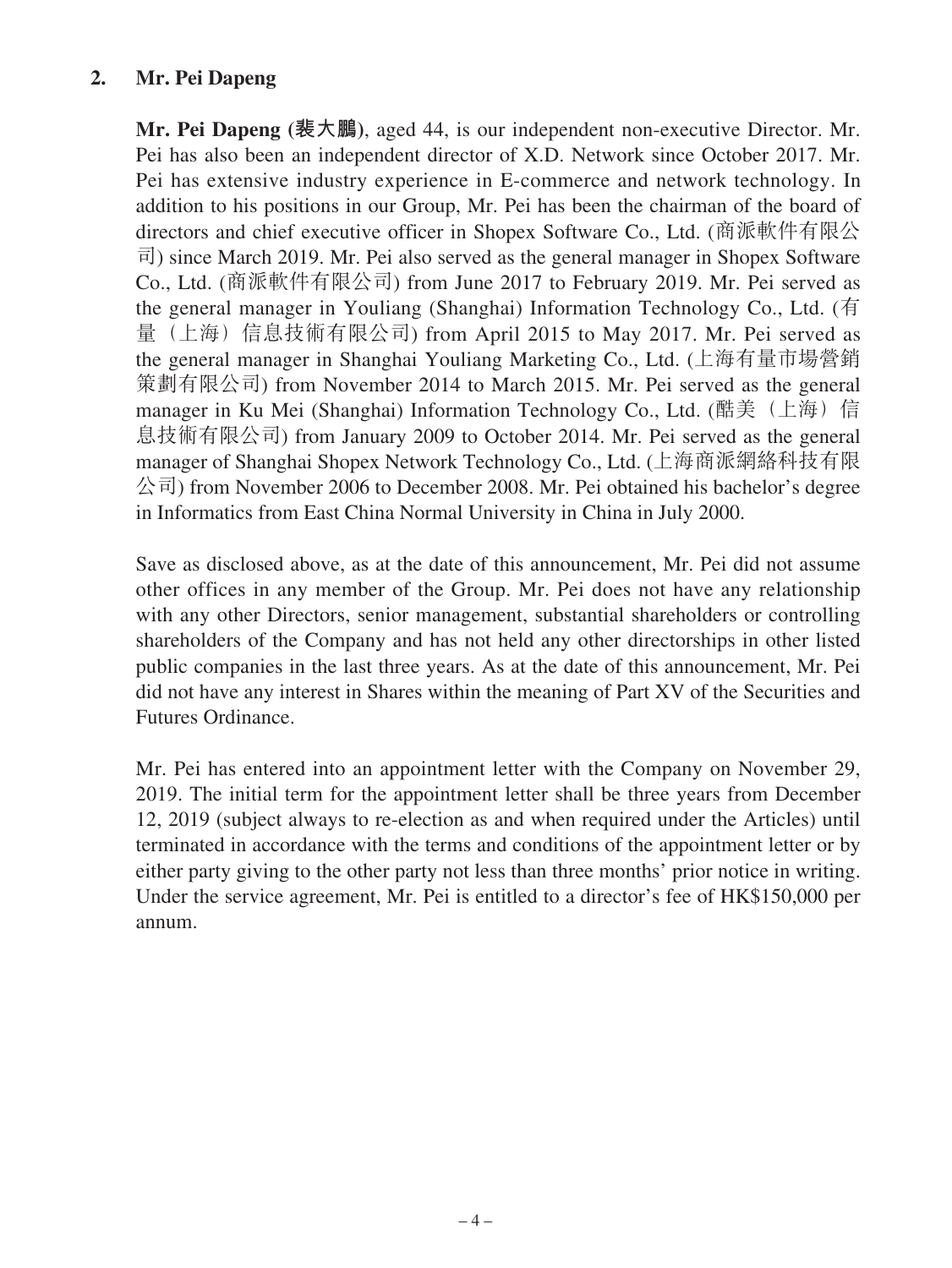# **3. Mr. Xin Quandong**

**Mr. Xin Quandong (辛全東)**, aged 48, is our independent non-executive Director. Mr. Xin also serves as an independent director of X.D. Network since October 2017. Mr. Xin has extensive experience in accounting and investment industries. In addition to his positions in our Group, Mr. Xin has been founding partner and chief executive officer of Shanghai Honggu Equity Investment Fund (上海紅穀股權投資基金) since August 2015. Before that, Mr. Xin served as the partner and managing director of Shanghai Chengding Equity Investment Fund (上海誠鼎股權投資基金) from May 2010 to July 2015, as chairman and general manager of Shanghai Big Thumb Home Service Co., Ltd. (上海大拇指家庭服務有限公司) from June 2008 to May 2010, as executive vice president of Shanghai East Joy Long Motor Airbag Co., Ltd. (上 海東方久樂汽車安全氣囊股份有限公司) from December 2006 to July 2007, as chief financial officer and deputy general manager of Shanghai Huabo Investment Consulting Co., Ltd. (上海華博投資諮詢有限公司) from April 2003 to December 2006, as investment manager of Shanghai Keyuan Investment Consulting Co., Ltd. ( $\pm$ 海科遠投資諮詢有限公司) from April 2001 to November 2012. Mr. Xin obtained his bachelor's degree in accounting from Shanghai University of Finance and Economics in China in July 1996. Mr. Xin has been accredited as a Certified Public Accountant by the Chinese Institute of Certified Public Accountants (中國註冊會計師協會) since 1998 and has obtained the fund practice qualification from Asset Management Association of China in 2017.

Save as disclosed above, as at the date of this announcement, Mr. Xin did not assume other offices in any member of the Group. Mr. Xin does not have any relationship with any other Directors, senior management, substantial shareholders or controlling shareholders of the Company and has not held any other directorships in other listed public companies in the last three years. As at the date of this announcement, Mr. Xin did not have any interest in Shares within the meaning of Part XV of the Securities and Futures Ordinance.

Mr. Xin has entered into an appointment letter with the Company on November 29, 2019. The initial term for the appointment letter shall be three years from December 12, 2019 (subject always to re-election as and when required under the Articles) until terminated in accordance with the terms and conditions of the appointment letter or by either party giving to the other party not less than three months' prior notice in writing. Under the service agreement, Mr. Xin is entitled to a director's fee of HK\$150,000 per annum.

The emoluments of the executive Directors and independent non-executive Directors are determined with reference to the Directors' duties and responsibilities, the individual director's overall performance, the Company's performance, as well as the prevailing market conditions.